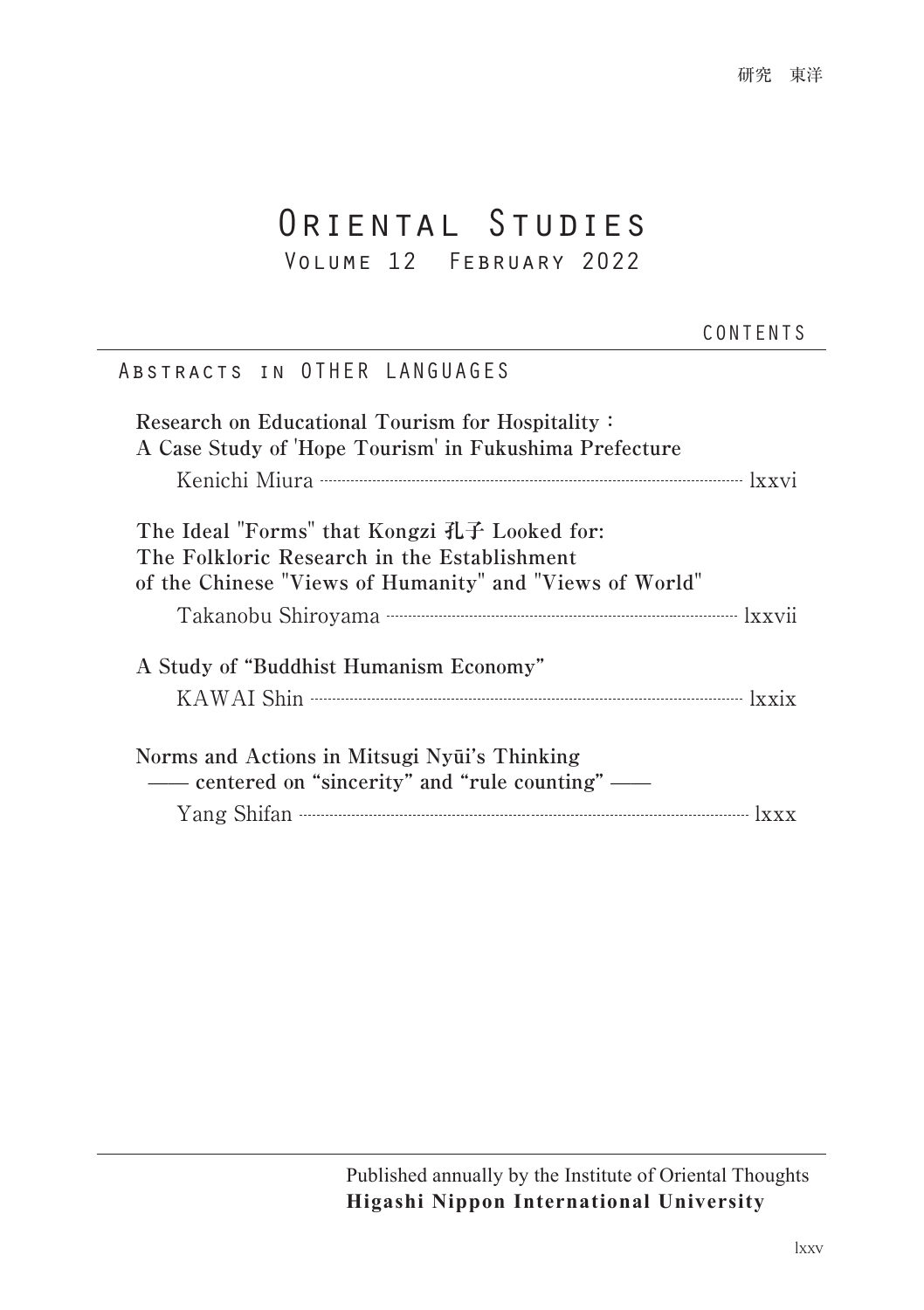## Research on Educational Tourism for Hospitality: A Case Study of 'Hope Tourism' in Fukushima Prefecture

Kenichi Miura

Keywords: Hospitality, Educational Tourism, Hope Tourism

Hospitality is said to have originated from the Latin word "hospes", which in its original meaning means "lord of stranger". Hospitality has since come to be used to refer to the creative relationships between masters and guests, and to the act of treating each other as masters and guests. The author also pointed out the importance of rethinking hospitality as a dynamic concept of the process of self-transformation, and attempted to contrast it with bodhisattva practice in Buddhism. The purpose of this paper is to study educational tourism, which has been attracting attention in recent years, based on the ideological research on hospitality that the author has conducted so far. In addition, I would like to clarify the nature of educational tourism that forms hospitality by referring to the efforts of "Hope Tourism" in Fukushima Prefecture as a concrete example.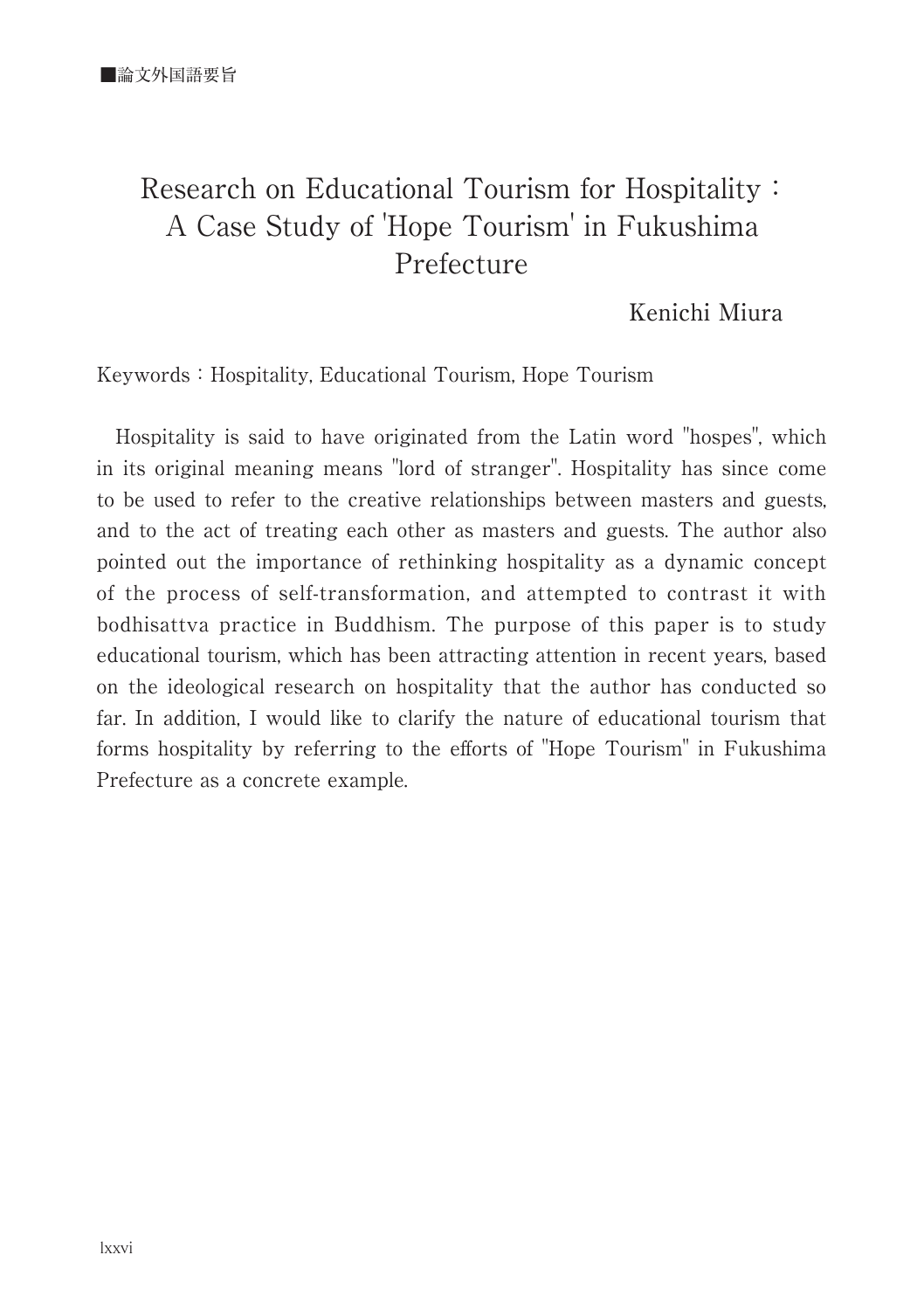## The Ideal "Forms" that Kongzi 孔子 Looked for: The Folkloric Research in the Establishment of the Chinese "Views of Humanity" and "Views of World"

#### Takanobu Shiroyama

 It was said again and again that Kongzi 孔子 made the great contribution to Chinese thought culture. However, the specific processes of creating China world by him and his school and how the "forms" of that had been constructed by them have not been discussed enough because the problems are complicated and the processes were long-term. In addition to that, the modern learning of China is based on the study of old documents though there is only a small number of documents about the historical roll of him.

 In this paper, I validate from the views of Confucianism as the philosophy of the East Asia the understanding others by individuals, specifically how the Confucian scholars had understood the others and the different cultures.

 Accordingly, I would like to confirm the meanings of "礼壊れ楽崩る", the world based on the "heterogeneity" that Kongzi 孔子 lived. Next, I think about the individual ideal "forms" and the "礼楽文明社会" that he looked for.Through those subjects I discuss the formation of the Chinese views of humanity and the establishment of the Chinese views of world. After that, I confirm the "forms" that he understood the others and his search for the Chinese homogeneity. Finally, I argue the establishment of Confucian 桃源郷 utopia.

 I approach the subjects from sociology, especially folklore and cultural anthropology, that is, the methodology of verifying homogeneity and commonality in the different historical, ethnic and cultural environments.I would like to consider from the modern meanings what kind of attempts Kongzi 孔子 made and what kind of challenges he faced by using such a research method that emphasizes common recognition in this paper.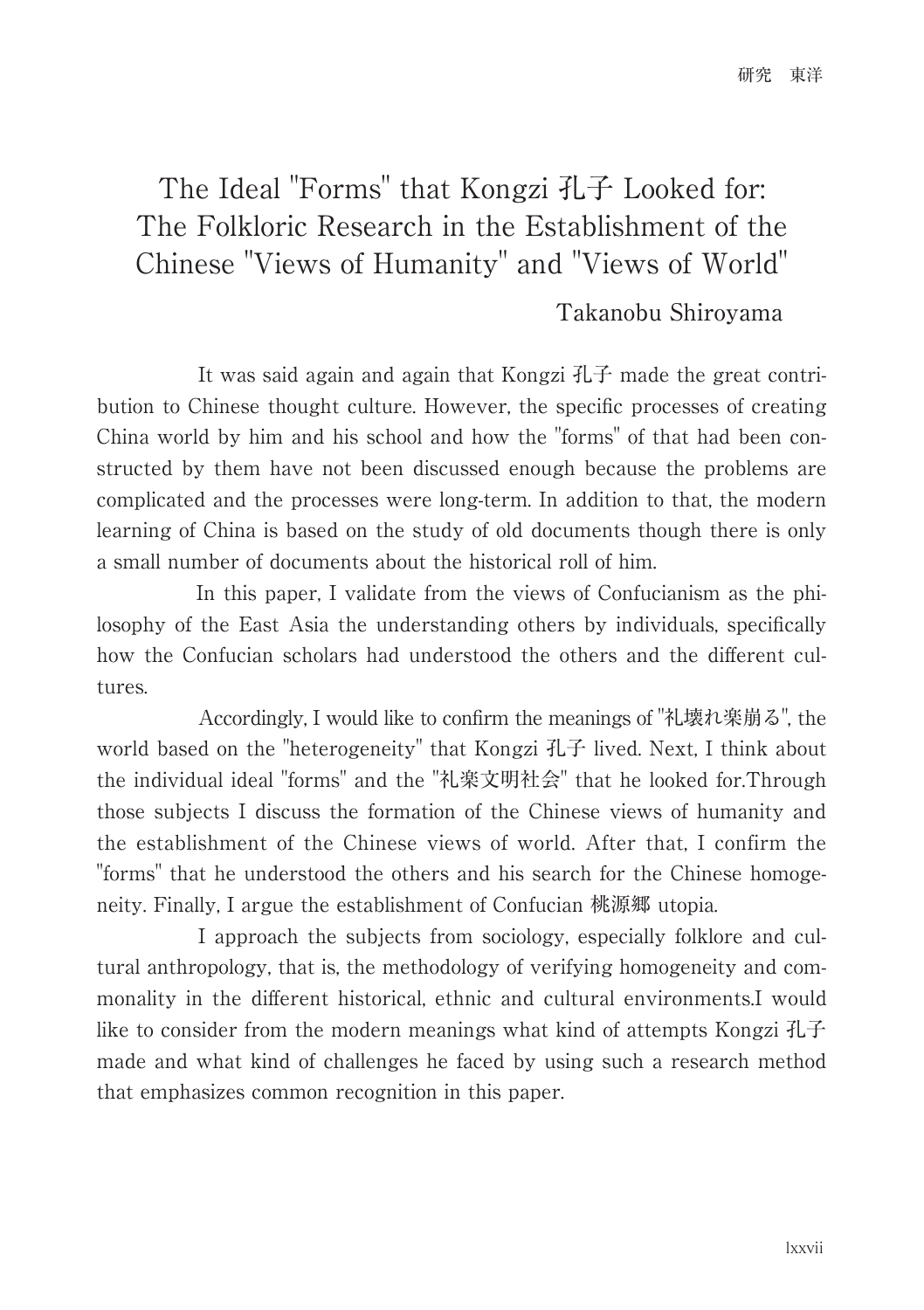## A Study of "Buddhist Humanism Economy"

#### KAWAI Shin

The purpose of this paper studies the main concept of "Buddhist Humanism Economy", suggested by SGI President Daisaku Ikeda from his lectures at several universities and the dialogue between A. J. Toynbee and him. The key words are "Buddhist Humanism" and "Sanctity of life". It is also considered the essences of the academic system of "Buddhist Humanism Economics". It is realized that the concept and the way of thinking of "Buddhist Humanism Economy" shows us "the road to walk" in the sake of "sustainable developments" in front of the crisis of human species in the 21st century.

Keywords: Buddhist Humanism Economy, Sanctity of Life, Sustainable Developments